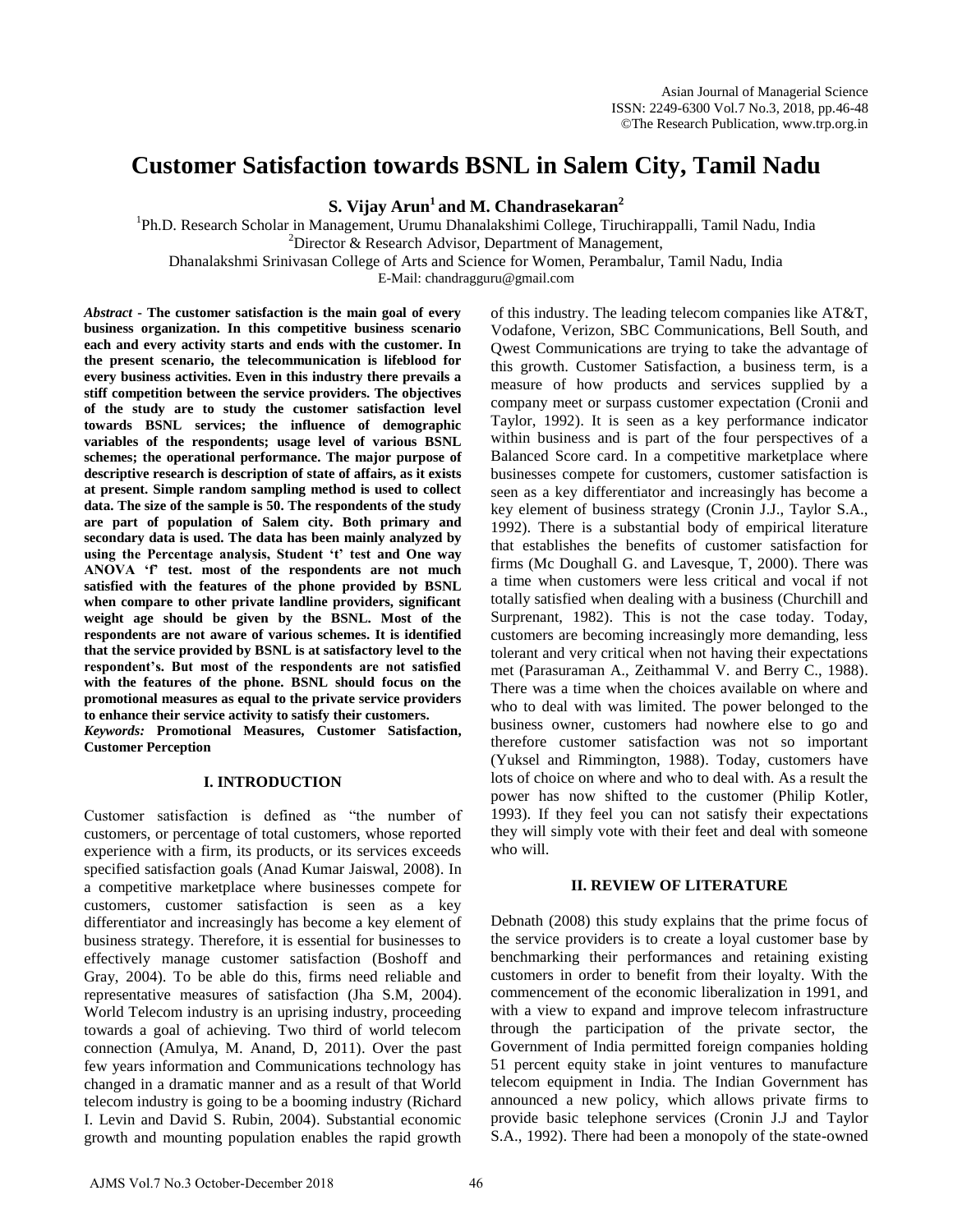department of telecommunications. However, several companies are expected to benefit from the policy change. Kalavani (2006) in their study analyzed that majority of the respondents have given favorable opinion towards the services but some problems exist that deserve the attention of the service providers. They need to bridge the gap between the services promised and services offered. The overall customers' attitude towards cell phone services is that they are satisfied with the existing services but still they want more services to be provided.

# **III. OBJECTIVES OF THE STUDY**

- 1. To identify the customer satisfaction by BSNL.
- 2. To identify what kind of offers customer needs.
- 3. To know the customers aware of the BSNL new offers.

#### **IV. RESEARCH METHODOLOGY**

Methodology is a way to systematically solve the research problems. It explains the various steps that are generally adopted by a researcher in studying the research problem with logic behind them. The research design is the basic framework or a plan for a study that guides the collection of data and analysis of data. In this market survey the design used is used descriptive research design. It includes surveys and fact-finding enquiries of different kinds. The major purpose of descriptive research is description of state of affairs, as it exists at present (Kothari C.R, 2004). The information are collected from the individuals and analyzed with the help of different statistical tools, to find the satisfaction level of customer. Moreover cross table analysis has been done for processing the data and information is derived to attain the objectives of the study. Since the population of Salem City is large in number, researcher was unable to collect information from all individuals due to limitation of time. So part of the population is taken for analyzing and generating the findings, which is applicable for total population. Simple random sampling method is used to collect data. Data has been collected from the sample chosen from the directory randomly. The size of the sample is 50, and factors to be considered are time, cost and effectiveness etc. Under this study primary data was collected by using structured questionnaire. The structured questionnaire consists of both open-ended and closed-ended questions. The primary data has been collected through the questionnaire by means of personal interview. The questionnaire consists of number of questions printed in a definite order on a form. The primary data was collected from individuals residing in Salem City, with the help of questionnaire. The secondary data are sourced from various telecommunication websites, Magazines, Books, Pamphlets, and Periodical Surveys etc. The data has been mainly analyzed by using the following methods and tests.

- 2. independent sample 't' test and
- 3. Oneway ANOVA '*f*' test.

**V. DATA ANALYSIS AND INTERPRETATION** 

| <b>Particulars</b>     | No. of respondents    | Percentage |  |  |  |  |
|------------------------|-----------------------|------------|--|--|--|--|
| Gender                 |                       |            |  |  |  |  |
| Male                   | 28                    | 56         |  |  |  |  |
| Female                 | 22                    | 44         |  |  |  |  |
|                        | <b>Marital status</b> |            |  |  |  |  |
| Married                | 36                    | 72         |  |  |  |  |
| Unmarried              | 14                    | 28         |  |  |  |  |
| <b>Annual income</b>   |                       |            |  |  |  |  |
| <b>Below Rs.100000</b> | 13                    | 26         |  |  |  |  |
| Above Rs.100000        | 37                    | 74         |  |  |  |  |
| Total                  | 50                    | 100        |  |  |  |  |

TABLE II LEVEL OF CUSTOMER SATISFACTION

| <b>Particulars</b>         | No. of respondents | Percentage |
|----------------------------|--------------------|------------|
| <b>Highly Satisfied</b>    | 29                 | 58         |
| Satisfied                  | 14                 | 28         |
| No opinion                 | 2                  |            |
| Dissatisfied               | っ                  |            |
| <b>Highly Dissatisfied</b> |                    |            |
| Total                      | 50                 |            |

TABLE III DIFFERENCE BETWEEN GENDER, MARITAL STATUS AND ANNUAL INCOME AND THEIR LEVEL OF CUSTOMER SATISFACTION

| TABLE I PERCENTAGE ANALYSIS OF PERSONAL PROFILE                                                                                                                                                                                                                                                                                                                                                                               |    |                       |       |                                                                                                                     |
|-------------------------------------------------------------------------------------------------------------------------------------------------------------------------------------------------------------------------------------------------------------------------------------------------------------------------------------------------------------------------------------------------------------------------------|----|-----------------------|-------|---------------------------------------------------------------------------------------------------------------------|
| <b>Particulars</b>                                                                                                                                                                                                                                                                                                                                                                                                            |    | No. of respondents    |       | Percentage                                                                                                          |
|                                                                                                                                                                                                                                                                                                                                                                                                                               |    | Gender                |       |                                                                                                                     |
| Male                                                                                                                                                                                                                                                                                                                                                                                                                          |    | 28                    |       | 56                                                                                                                  |
| Female                                                                                                                                                                                                                                                                                                                                                                                                                        |    | 22                    |       | 44                                                                                                                  |
|                                                                                                                                                                                                                                                                                                                                                                                                                               |    | <b>Marital</b> status |       |                                                                                                                     |
| Married                                                                                                                                                                                                                                                                                                                                                                                                                       |    | 36                    |       | 72                                                                                                                  |
| Unmarried                                                                                                                                                                                                                                                                                                                                                                                                                     |    | 14                    | 28    |                                                                                                                     |
|                                                                                                                                                                                                                                                                                                                                                                                                                               |    | <b>Annual income</b>  |       |                                                                                                                     |
| <b>Below Rs.100000</b>                                                                                                                                                                                                                                                                                                                                                                                                        |    | 13                    |       | 26                                                                                                                  |
| Above Rs.100000                                                                                                                                                                                                                                                                                                                                                                                                               |    | 37                    |       | 74                                                                                                                  |
| Total                                                                                                                                                                                                                                                                                                                                                                                                                         |    | 50                    |       | 100                                                                                                                 |
| remaining 26 per cent were below Rs.100000.<br>TABLE II LEVEL OF CUSTOMER SATISFACTION                                                                                                                                                                                                                                                                                                                                        |    |                       |       |                                                                                                                     |
|                                                                                                                                                                                                                                                                                                                                                                                                                               |    | No. of respondents    |       |                                                                                                                     |
| <b>Particulars</b>                                                                                                                                                                                                                                                                                                                                                                                                            |    |                       |       |                                                                                                                     |
| <b>Highly Satisfied</b>                                                                                                                                                                                                                                                                                                                                                                                                       |    | 29                    |       | 58                                                                                                                  |
| Satisfied                                                                                                                                                                                                                                                                                                                                                                                                                     |    | 14                    |       | 28                                                                                                                  |
| No opinion                                                                                                                                                                                                                                                                                                                                                                                                                    |    | $\overline{c}$        |       | 4                                                                                                                   |
| Dissatisfied                                                                                                                                                                                                                                                                                                                                                                                                                  |    | $\overline{2}$        |       | 4                                                                                                                   |
| <b>Highly Dissatisfied</b>                                                                                                                                                                                                                                                                                                                                                                                                    |    | 3                     |       | 6                                                                                                                   |
| Total                                                                                                                                                                                                                                                                                                                                                                                                                         |    | 50                    |       | 100                                                                                                                 |
| The above percentage analysis table II shows that more than<br>half (58 per cent) of the respondents were highly satisfied<br>about overall customer satisfaction, 28 per cent were<br>satisfied, 6 per cent were highly dissatisfied and remaining<br>each 4 per cent were no opinion and dissatisfied.<br>TABLE III DIFFERENCE BETWEEN GENDER, MARITAL STATUS AND<br>ANNUAL INCOME AND THEIR LEVEL OF CUSTOMER SATISFACTION |    |                       |       | Percentage                                                                                                          |
| Satisfaction                                                                                                                                                                                                                                                                                                                                                                                                                  | n  | Mean                  | S.D   | <b>Statistical</b><br><b>Inference</b>                                                                              |
|                                                                                                                                                                                                                                                                                                                                                                                                                               |    | Gender                |       |                                                                                                                     |
|                                                                                                                                                                                                                                                                                                                                                                                                                               | 28 | 3.27                  | 0.917 |                                                                                                                     |
| <b>Level of Customer</b><br>Male<br>Female                                                                                                                                                                                                                                                                                                                                                                                    | 22 | 3.19                  | 0.762 |                                                                                                                     |
|                                                                                                                                                                                                                                                                                                                                                                                                                               |    | <b>Marital status</b> |       |                                                                                                                     |
| Married                                                                                                                                                                                                                                                                                                                                                                                                                       | 36 | 3.89                  | 0.892 |                                                                                                                     |
|                                                                                                                                                                                                                                                                                                                                                                                                                               | 14 | 3.23                  | 0.823 |                                                                                                                     |
|                                                                                                                                                                                                                                                                                                                                                                                                                               |    | <b>Annual income</b>  |       |                                                                                                                     |
| Unmarried<br><b>Below Rs.100000</b>                                                                                                                                                                                                                                                                                                                                                                                           | 13 | 3.71                  | 0.786 | $t=1.176 df=48$<br>p>0.05 Not<br>Significant<br>$t=0.997 df=48$<br>$p > 0.05$ Not<br>Significant<br>$t=1.012 df=48$ |

<sup>1.</sup> Percentage analysis,